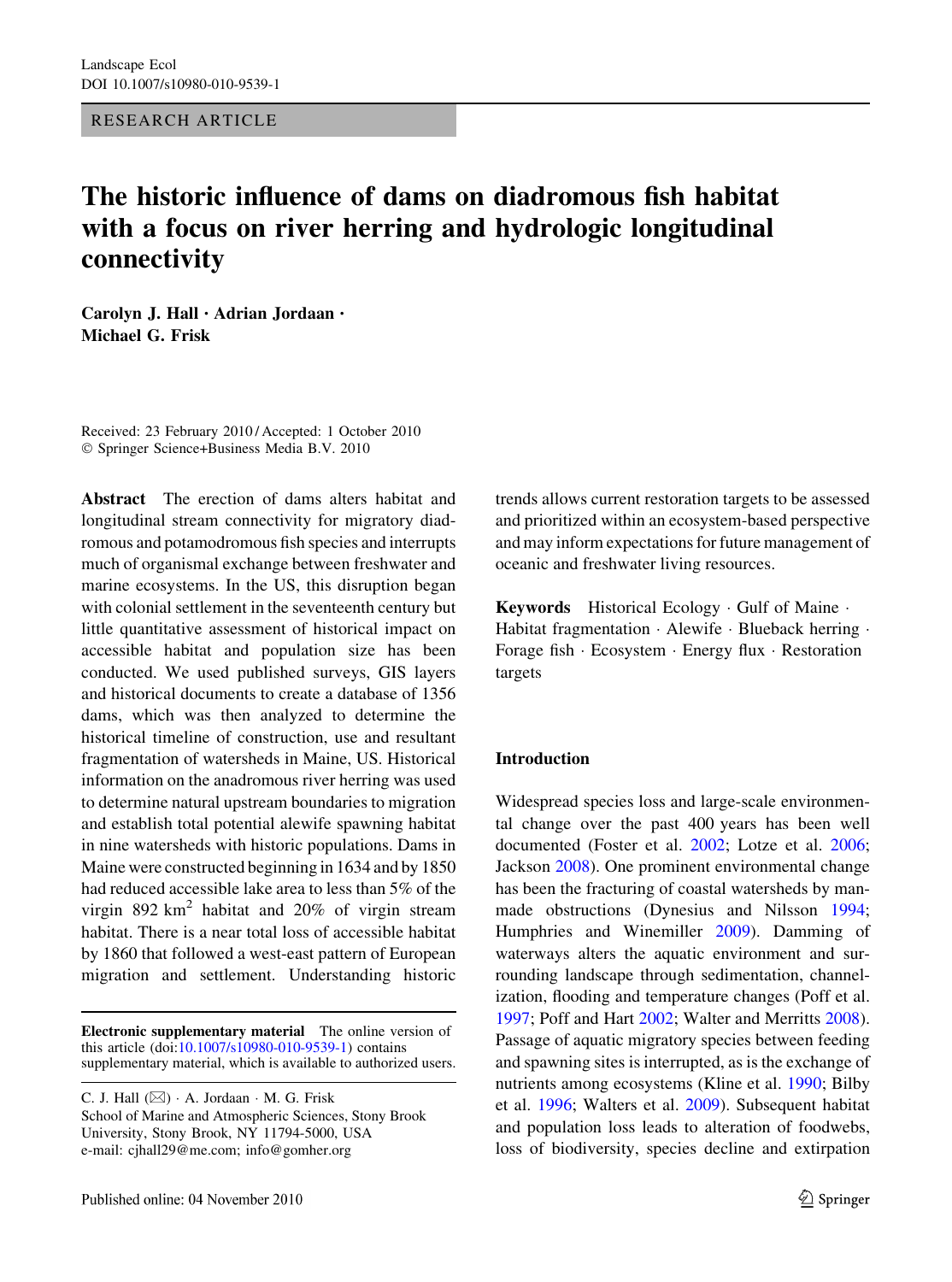(Pringle et al. [2000](#page-12-0); Jackson et al. [2001;](#page-11-0) Pess et al. [2008;](#page-12-0) Morita et al. [2009](#page-12-0)). An understanding of the historical condition of ecosystems before significant anthropogenic impact is required to assess restoration targets, yet landscape studies and ecological baselines are often lacking historical perspective or use incomplete data (Wu et al. [2003\)](#page-12-0). Historical data is needed to empirically evaluate the loss of habitat connectivity in relation to species presence and ecosystem function over centuries to effectively apply conservation and restoration methods (Haila [2002\)](#page-11-0).

In the northeastern U.S., concentrated commercial fishing, forestry, agriculture and damming of riverways began altering the condition of river ecosystems with the arrival of European colonists in the seventeenth century. Unfortunately, reliable records of watershed conditions and fish harvests were not kept until the formation of Federal and State Fish Commissions in the 1860s (Atkins and Foster [1868;](#page-11-0) Judd [1997](#page-11-0)). Previous to these records were numerous mentions of colonial mill dams obstructing the migration of spawning fishes including river herring [collectively alewife (Alosa pseudoharengus) and blueback herring (Alosa aestivalis)], shad (Alosa sapidissima), Atlantic salmon (Salmo salar) and Atlantic sturgeon (Acipenser oxyrinchus) (Anonymous 3/26[/1798](#page-10-0); Moody [1933,](#page-12-0) pp 445–446). After the construction of the first saw mill dam in Maine in 1634 (Pope [1965](#page-12-0), p. 219), hundreds of small dams appeared statewide wherever natural waterfalls and topography provided an area of impoundment and the vertical height required to generate mechanical energy (Moody [1933,](#page-12-0) p. 332; Clark [1970,](#page-11-0) p. 336). In 1829 it was estimated that 1,686 principal manufacturing establishments, primarily mills, depended upon water-power (Greenleaf [1829,](#page-11-0) p. 451). Forty years later, over 3,100 sites in use or potentially suitable for harnessing water-power were documented in Maine (Wells [1869\)](#page-12-0).

The species listed above are diadromous, crossing the ocean-freshwater boundary to complete spawning, and provided abundant resources to historical local diets and commercial fisheries along the Gulf of Maine's coastal and inland ecosystems (Atkins and Foster [1868;](#page-11-0) Mullen et al. [1986](#page-12-0)). They also provided a rich forage base for valuable coastal predators and game fish including Atlantic cod (Gadus morhua) (Baird [1872](#page-11-0); Graham et al. [2002\)](#page-11-0). Decline of coastal cod populations has been linked to the loss of the nutritious and predictable food source these species

provided (Baird [1883](#page-11-0); Ames [2004](#page-10-0)). By 1870, State Fish Commissioners concluded that dam construction was the principal cause of migratory fish extinction from Maine's waterways (Atkins and Foster [1868\)](#page-11-0) and 20 years later estimated that only 10% of original habitat remained available for spawning (Atkins [1887\)](#page-11-0). Current diadromous species' populations are at historic lows with some at less than 1% of early nineteenth century estimations (Lotze and Milewski [2004;](#page-12-0) Saunders et al. [2006\)](#page-12-0). Presently, river herring and Atlantic sturgeon are listed as species of concern and Atlantic salmon as an endangered species (Federal Register [2006\)](#page-11-0). Thus, efforts to provide long-term solutions through population and watershed restoration are of immediate importance, yet no comprehensive attempts have been made to assess virgin habitat baselines or thoroughly document the long-term scale of habitat destruction these species have endured.

Historical records of dam construction can present a timeline of stream and landscape alteration and physical impediment of spawning diadromous species. Here we estimate the loss of accessible freshwater habitat within Maine from 1600 to 1900 due to dam obstruction. First, we present a spatial and temporal analysis of dam construction from the seventeenth through the nineteenth century. Second, we quantitatively present an analysis of accessible migratory and spawning area, both stream and lake habitat, impacted by the erection of dams over time with river herring as our example ''species.'' Current river herring habitat status and coastal watersheds will be evaluated in light of the historical baseline determined for the state of Maine and related to restoration of stream networks and ecosystem connectivity.

## Materials and methods

#### River herring life history

River herring are a mid-trophic level species that prey primarily on zooplankton (Bigelow and Schroeder [1953\)](#page-11-0). River herring reach reproductive maturity in 3–5 years and are iteroparous, or capable of spawning for multiple years, returning to spawn in natal Maine streams between late April and early July (MDMR [1982\)](#page-12-0). Alewives historically migrated over 300 km to spawning areas in quiet freshwaters of Maine, primarily lakes and ponds but also slow sections of streams;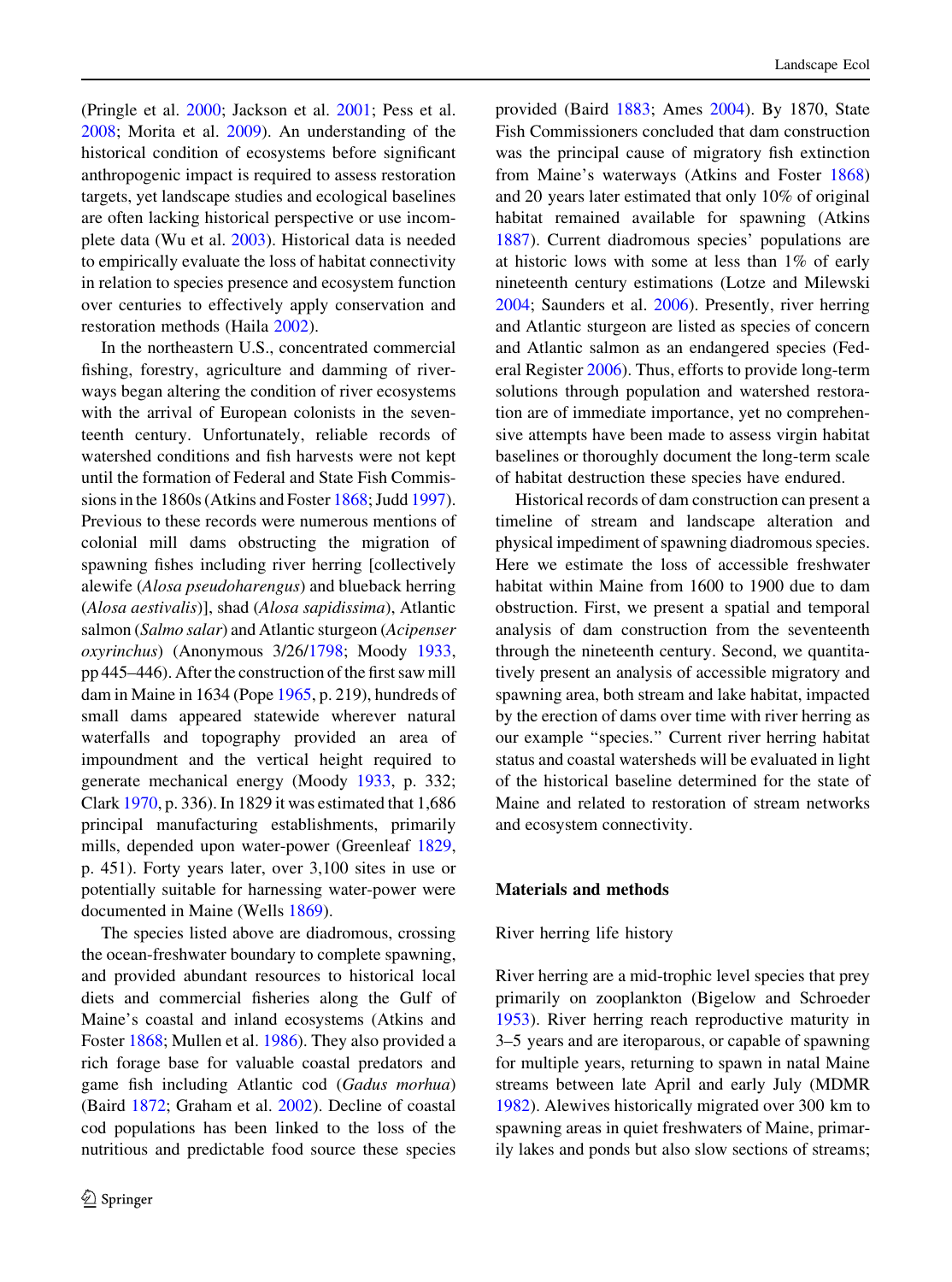bluebacks prefer riverine habitat up to or near head of tide with moving water. Both species will spawn below head of tide provided that appropriate habitat is available (Bigelow and Schroeder [1953](#page-11-0); MDMR [1982\)](#page-12-0). For the purpose of this study, measured stream habitat is defined broadly as accessible habitat for both species but is not included in measurable alewife spawning habitat which is limited to lakes and ponds, and thus an underestimate of total potential area.

## Study area

Dams throughout Maine were documented, but analysis was limited to nine historical river herring watersheds, approximately 60% of our estimated historical range, that were divided amongst three categories: (1) primary river watersheds with extensive tributaries totaling a stream distance of 1000 km or greater; (2) secondary watersheds with few tributaries totaling less than 1000 km; (3) bay watersheds composed of multiple small rivers and coastal waterways (Fig. 1). Primary (category 1) watersheds are the Androscoggin, Kennebec and Penobscot Rivers. Secondary (category 2) watersheds are the Mousam, Sheepscot, St. George, Union and Dennys Rivers. The Casco Bay watershed with the Presumpscot River was used as the example for tertiary (category 3) watersheds. Watershed analysis



Fig. 1 State of Maine highlighted with historical river herring watersheds assessed in this study for temporal spawning habitat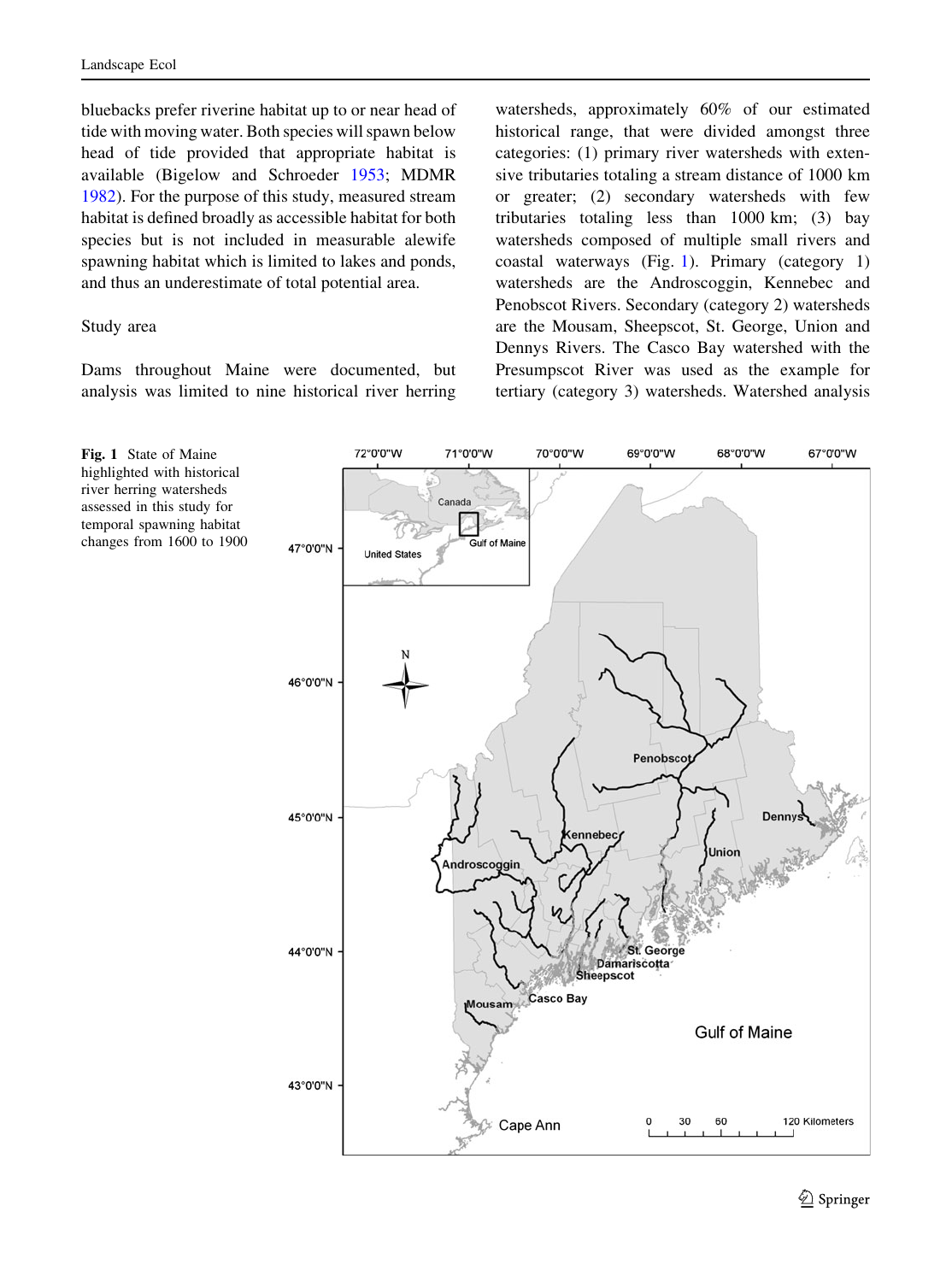was constrained to within the State of Maine. The Damariscotta River watershed is also referenced in this study.

# Methodology

We followed a 6-step procedure to document and map locations of dams, natural boundaries and upstream limits of diadromous fish migration, and determine the historical timeline of use and main stem blockage by dams.

## 1. Determination of current dam locations

The Maine Geographic Information Systems (ME-GIS) Impound database completed in 2006 by the US Fish and Wildlife Service Gulf of Maine Coastal Program (MEGIS [2006](#page-12-0)) served as our initial database and includes full demographics of still functional dams including waterway, latitude and longitude, ownership, year of completion of the most recent dam at the location (not the original configuration), structural height, and limited information about recent breaches or removals. The database was developed from data collected in the U.S. Army Corp of Engineers (USACE) 1987 Dam Survey, Maine Department of Environmental Protection (MDEP), Bureau of Land and Water Quality (BLandWQ) staff for use with BLandWQ projects. The Maine Emergency Management Agency (MEMA) reviewed all point locations against existing orthophotography or digital raster graphic base layers. Point locations of dams, levees, and impoundments in Maine are at 1:24000 scale. Inventories of removed dams, potentially removable dams and currently active dams listed by MDEP [\(2009](#page-12-0)) were an additional source.

#### 2. Determination of historic dams and timeline of use

The most comprehensive reference for historic dams was The Water-power of Maine, a hydrographic survey with water resource demographics from the 1860s (Wells [1869\)](#page-12-0). Not all dams reported in Wells ([1869\)](#page-12-0) were included in this study. Omitted dams were: (1) not located due to an historic name or no precise location mentioned; (2) upstream of alewife migrations; (3) on tributaries above head of tide with no pond area for alewife spawning; or (4) one of many already surveyed dams on a short stretch of waterway (under 3 miles).

Nineteenth and twentieth century governmental reports were also used to identify and date original construction of dams. These included Maine Commissioner of Fisheries (COF) reports spanning from 1868 to 1899 (Atkins and Foster [1868,](#page-11-0) [1869;](#page-11-0) Atkins and Stillwell [1874](#page-11-0); Atkins [1887](#page-11-0); Smith [1899\)](#page-12-0), and alewife fisheries reports and collections of Atlantic Sea-Run Salmon Commission river surveys and management reports through the 1980s (Rounsefell and Stringer [1945](#page-12-0); Supplementary Materials I).

Dates and locations of dams constructed prior to Wells ([1869\)](#page-12-0) were found in wills, historical magazines and journals, town histories, eighteenth and early nineteenth century newspaper articles and records of early nineteenth century Maine Legislative Records containing legislative acts and petitions held at the Maine State Archives (Supplementary Materials I). Hand drawn maps labeled with early settlements included in historical publications gave clear references to location of mills and date of existence. For a full list of references used to date and locate mills and dams see Supplementary Materials I. In historical literature, mills are documented more consistently than dams, therefore it was assumed the presence of a mill indicated the presence of a dam.

# 3. Determination of main stem blockage

Main stem blockage, particularly dams at head of tide, was determined from historical reports by Atkins ([1887\)](#page-11-0) and other publications that stated the year of full obstruction and were only considered migration obstacles beginning on sourced dates.

# 4. Determination of natural barriers and limits to upstream alewife migration

Natural barriers and limits of anadromous species upstream passage, particularly alewives, were determined using Maine COF reports, alewife fishery and Atlantic Sea-Run Salmon Commission river survey and management reports (Atkins and Foster [1868,](#page-11-0) [1869;](#page-11-0) Atkins and Stillwell [1874;](#page-11-0) Atkins [1887](#page-11-0); Smith [1899;](#page-12-0) Rounsefell and Stringer [1945](#page-12-0); Supplementary Materials I). Because of historical omnipresence of alewives in Maine ponds with connection to the ocean (Atkins [1887;](#page-11-0) Mullen et al. [1986](#page-12-0)), all water bodies below natural barriers within known migration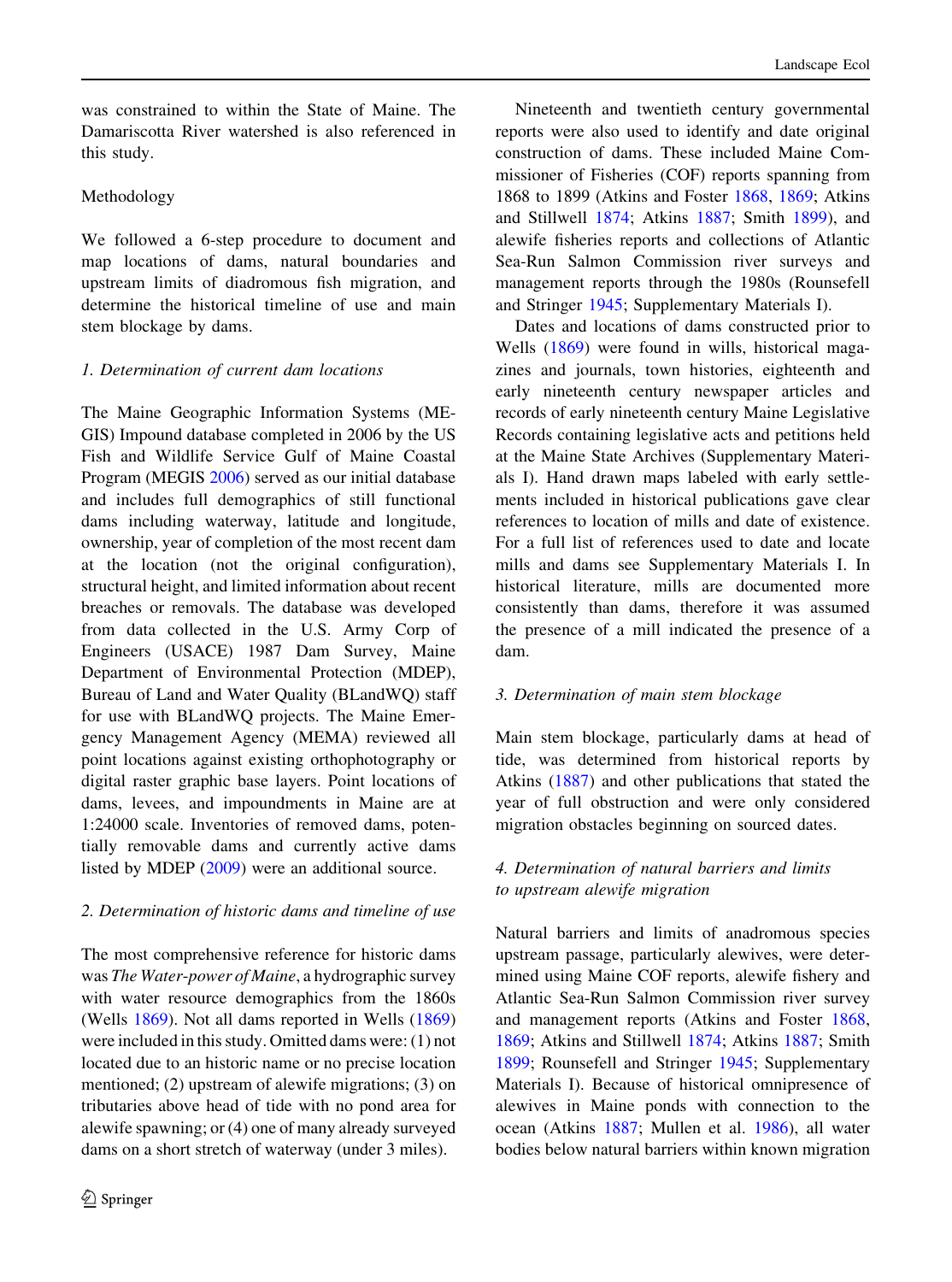distances were considered potential spawning sites. Thus, we assumed presence of fish unless we found evidence to the contrary. Town histories were instrumental in further determining presence or absence of alewives. For example, in The History of Sanford Maine 1661–1900 (Emery [1901,](#page-11-0) pp. 169–170) litigation regarding fish passage for salmon, alewives and shad at mills within the town of Sanford on the Mousam River is discussed. This indicates alewives surmounted the considerable falls downstream of Sanford. Our approach possibly overestimates alewife lake and pond spawning habitat and requires further water body sediment and artifact research to empirically determine historical presence.

#### 5. GIS mapping

All dams, natural obstructions and migratory limits were mapped using ESRI<sup>®</sup> ArcGIS<sup>TM</sup> v.9.3. Map base layers in 1:24000 scale of watersheds, counties and coastline were obtained from the MEGIS database (MEGIS [2004\)](#page-12-0). Latitude and longitude in decimal degrees were geo-referenced using the Geographic Coordinate System North America 1983.

#### 6. Error checking

Latitude and longitude in decimal degrees for existing and historical dam sites were confirmed or determined using the 26th (2003) and 30th (2007) editions of the DeLorme Maine Atlas and Gazetteer<sup>TM</sup> and Google Earth 5.0 during the period of January to July 2009. Additionally, personal site visits were conducted throughout the state of Maine in 2008 and 2009 to ground-truth over 90 dams with GPS and obtain information, photographs and meet with current owners and local residents.

#### Analysis

Virgin spawning habitat was dated in year 1600, pre European colonization. Historical river herring migratory and spawning habitat was estimated using stream and lake demographics from MEGIS [\(2004](#page-12-0)). Streams categorized as perennial on the MEGIS database that led to ponds within the estimated range of alewife migration were used to calculate potential stream migration distance whereas streams categorized as intermittent or not connected to water bodies above head of tide were not included. Perennial streams below or to head of tide but without connection to water bodies were included for potential blueback migratory and spawning habitat.

Let *m* be the river mouth and  $n<sub>v</sub>$  the historical natural limit of migration; virgin habitat for alewife spawning  $(V_A)$ , and blueback and alewife migration (V<sub>BB</sub>, <sub>A</sub>), is the sum of all suitable lake  $(L, \text{ in km}^2)$ and stream (S, in km) habitat, respectively, such that:

$$
V_A = \sum_{m}^{n_v} L; \quad V_{BB,A} = \sum_{m}^{n_v} S,
$$

Accessible habitat ( $h_A$ ,  $h_{BB}$ ,  $_A$ ) was then calculated chronologically from 1600 to 1900 each year a new obstruction occurred within the defined virgin habitat area, where  $n_x$  is the year specific upstream migration boundary:

$$
h_A = \sum_{m}^{n_x} L; \quad h_{BB,A} = \sum_{m}^{n_x} S
$$

Changes in accessible habitat  $(H_A, H_{BB}, A)$  resulting from dam construction was calculated using:

 $H_A = V_A - h_A;$   $H_{BB,A} = V_{BB,A} - h_{BB,A}$ 

Then change from virgin conditions in percent  $(R_A, R_{BB}, A)$  since 1600 was calculated:

$$
R_A = \frac{H_A}{V_A} 100; \quad R_{BB,A} = \frac{H_{BB,A}}{V_{BB,A}} 100
$$

## Results

#### Dam timeline

A total of 1356 historical and current dams were documented in the state of Maine from the Piscataqua/Salmon Falls River in the west to the St. Croix River in the east and all inlets and islands along the coast (Table [1\)](#page-5-0). A comprehensive database with the history of each dam including use, dates of construction and reconstruction, owners, fish passage capability, hydrology, etc. can be viewed at the Gulf of Maine Historical Ecology Research website: [www.GOMHER.org.](http://www.GOMHER.org) Dams were grouped according to watershed access to coastal regions divided into western, central and eastern. Earliest construction of dams in the three regions was 1634, 1640 and 1763 for western, central and eastern, respectively. Of the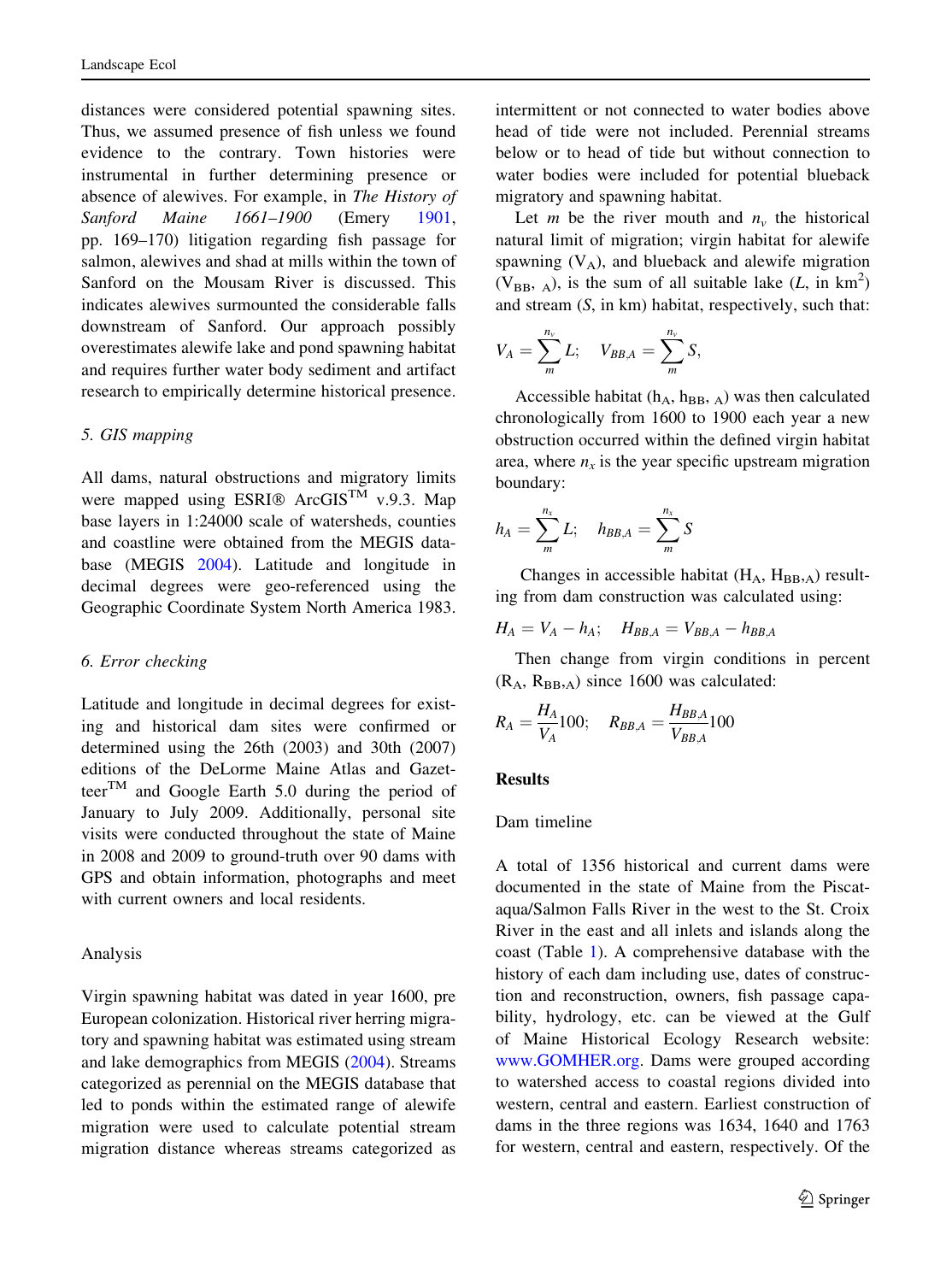<span id="page-5-0"></span>Table 1 Sum historical and in Maine by re watershed<sup>a</sup>

| <b>Table 1</b> Summary of<br>historical and current dams<br>in Maine by region and<br>watershed <sup>a</sup><br><sup>a</sup> Includes dams that could<br>not be assigned latitude and<br>longitude<br><sup>b</sup> Dams still present in 2006<br>at completion of the MEGIS<br>impoundment database.<br>Includes dams with fish<br>passage and those more<br>recently removed or<br>breached | Coastal<br>region | Watershed                     | Total dams<br>constructed<br>1600-present | Year of earliest<br>documented dam<br>construction | Number of dams<br>still on watershed<br>as of $2006b$ |
|----------------------------------------------------------------------------------------------------------------------------------------------------------------------------------------------------------------------------------------------------------------------------------------------------------------------------------------------------------------------------------------------|-------------------|-------------------------------|-------------------------------------------|----------------------------------------------------|-------------------------------------------------------|
|                                                                                                                                                                                                                                                                                                                                                                                              | Western           | Piscataqua/Salmon Falls River | 29                                        | 1634                                               | 12                                                    |
|                                                                                                                                                                                                                                                                                                                                                                                              |                   | York River                    | 12                                        | 1634                                               | 6                                                     |
|                                                                                                                                                                                                                                                                                                                                                                                              |                   | Mousam River                  | 24                                        | 1672                                               | 12                                                    |
|                                                                                                                                                                                                                                                                                                                                                                                              |                   | Kennebunk River               | 10                                        | 1749                                               | $\mathbf{1}$                                          |
|                                                                                                                                                                                                                                                                                                                                                                                              |                   | Saco River                    | 72                                        | 1648                                               | 42                                                    |
|                                                                                                                                                                                                                                                                                                                                                                                              |                   | Fore River                    | 6                                         | 1674                                               | $\overline{c}$                                        |
|                                                                                                                                                                                                                                                                                                                                                                                              |                   | Presumpscot River             | 68                                        | 1732                                               | 30                                                    |
|                                                                                                                                                                                                                                                                                                                                                                                              |                   | Royal River                   | 10                                        | 1722                                               | 4                                                     |
|                                                                                                                                                                                                                                                                                                                                                                                              | Central           | Kennebec River                | 226                                       | 1754                                               | 128                                                   |
|                                                                                                                                                                                                                                                                                                                                                                                              |                   | Androscoggin River            | 145                                       | 1716                                               | 79                                                    |
|                                                                                                                                                                                                                                                                                                                                                                                              |                   | Sheepscot River               | 47                                        | 1664                                               | 15                                                    |
|                                                                                                                                                                                                                                                                                                                                                                                              |                   | Damariscotta River            | 8                                         | 1726                                               | 2                                                     |
|                                                                                                                                                                                                                                                                                                                                                                                              |                   | Pemaquid River                | 6                                         | 1640                                               | 3                                                     |
|                                                                                                                                                                                                                                                                                                                                                                                              |                   | Medomak River                 | 12                                        | 1797                                               | 5                                                     |
|                                                                                                                                                                                                                                                                                                                                                                                              |                   | St. George River              | 35                                        | 1647                                               | 18                                                    |
|                                                                                                                                                                                                                                                                                                                                                                                              |                   | Penobscot River               | 283                                       | 1768                                               | 116                                                   |
|                                                                                                                                                                                                                                                                                                                                                                                              | Eastern           | <b>Union River</b>            | 36                                        | 1766                                               | 11                                                    |
|                                                                                                                                                                                                                                                                                                                                                                                              |                   | Narraguagus River             | 15                                        | 1773                                               | 4                                                     |
|                                                                                                                                                                                                                                                                                                                                                                                              |                   | <b>Pleasant River</b>         | 9                                         | 1765                                               | 2                                                     |
|                                                                                                                                                                                                                                                                                                                                                                                              |                   | Machias River                 | 13                                        | 1763                                               | 6                                                     |
|                                                                                                                                                                                                                                                                                                                                                                                              |                   | East Machias River            | 12                                        | 1765                                               | 4                                                     |
|                                                                                                                                                                                                                                                                                                                                                                                              |                   | Orange River                  | 6                                         | 1828                                               | 4                                                     |
|                                                                                                                                                                                                                                                                                                                                                                                              |                   | Dennys River                  | 19                                        | 1787                                               | 8                                                     |
|                                                                                                                                                                                                                                                                                                                                                                                              |                   | Pennamaquan River             | 18                                        | 1823                                               | 7                                                     |
|                                                                                                                                                                                                                                                                                                                                                                                              |                   | St. John River                | 77                                        | 1811                                               | 48                                                    |
|                                                                                                                                                                                                                                                                                                                                                                                              |                   | St. Croix River               | 48                                        | 1780                                               | 20                                                    |
|                                                                                                                                                                                                                                                                                                                                                                                              | General           | Coastal Waterways             | 110                                       | 1651                                               | 45                                                    |
|                                                                                                                                                                                                                                                                                                                                                                                              |                   | Total                         | 1356                                      |                                                    | 634                                                   |

1356 dams documented in this study, 47% (634 dams) were still present on the waterways as of 2006. Not all of the locations of dams were identified clearly enough in the literature for exact, or estimated, latitude and longitude; therefore a total of 1333 dams were assigned coordinates and are presented in Fig. [2a](#page-6-0).

Accumulation of dams across the state on all watersheds is mapped in four time periods: 1630–1750 (Fig. [2b](#page-6-0)), 1630–1800 (Fig. [2c](#page-6-0)), 1630–1850 (Fig. [2](#page-6-0)d) and 1630–1900 (Fig. [2e](#page-6-0)). A total of 43, 164, 187 and 521 dams were completed in each of the four time periods, respectively, for a total of 915 dams. Between 1750 and 1800, dam completion more than tripled and by 1900, increased 20-fold.

Dam development remained localized in the southwest of the state until northeast expansion in the mid 1700s (Fig. [2](#page-6-0)b, c). The rate of expansion to the east was more rapid than northern, or inland, but by 1850 the maximum range was reached in both directions while the density of dams continued to increase through the present (Fig. [2\)](#page-6-0).

# Historical habitat analysis

The Penobscot watershed had the most virgin habitat with 5332 km of streams and 327.7  $km<sup>2</sup>$  of lake area whereas the Mousam watershed was the smallest with 183.5 km of streams and  $10.7 \text{ km}^2$  of lake area (Table [2](#page-7-0)). From 1720 to 1846, impassable dams were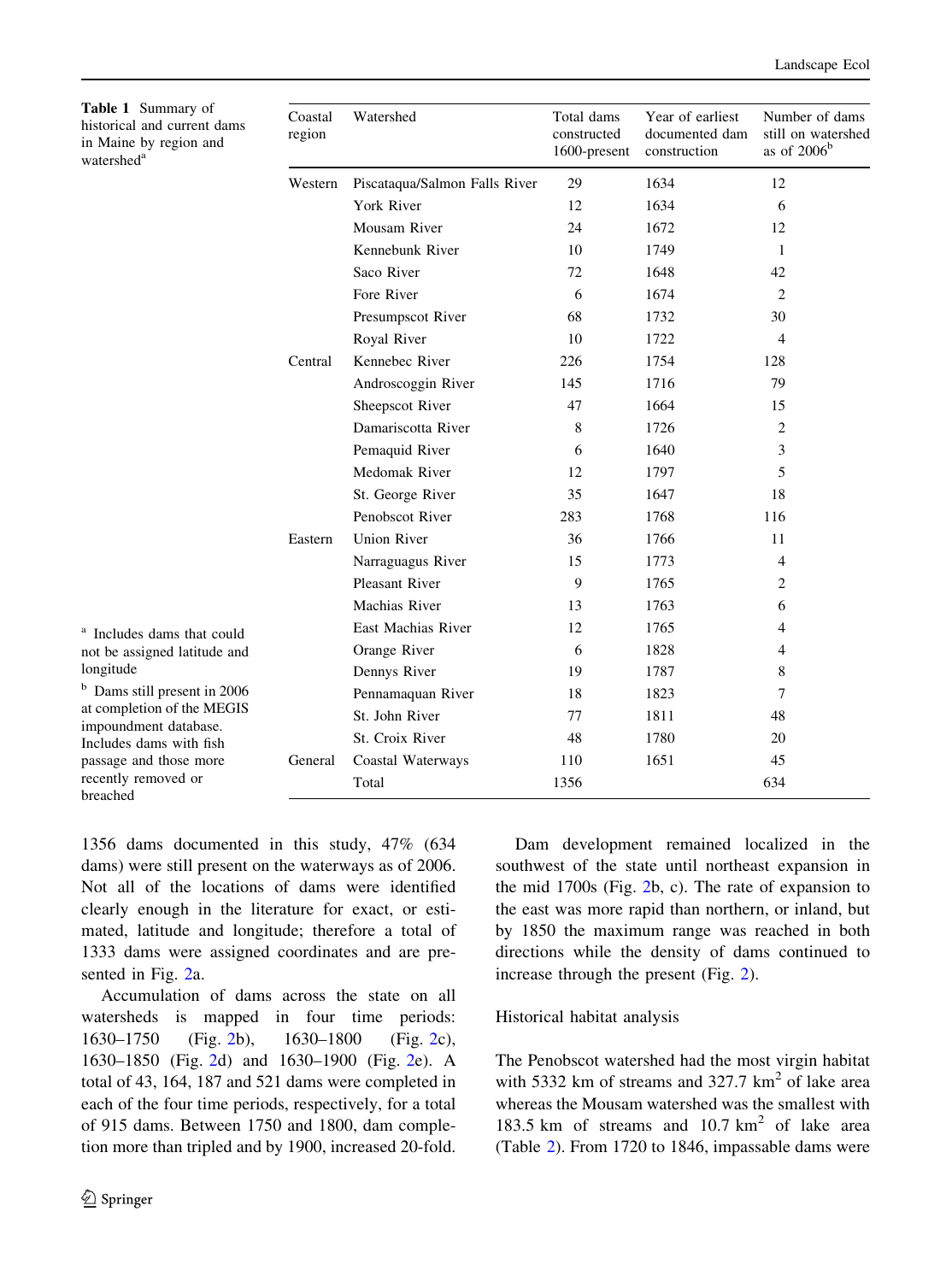<span id="page-6-0"></span>

Fig. 2 Temporal and spatial accumulation of dams in Maine for which latitude and longitude were determined. Each dot represents a dam. a comprehensive of all dams completed

through 2008. b all dams constructed by 1750. c–e the cumulative increase of completed dams in 50-year increments from 1750 to 1900

constructed at or near head of tide on the main stem of our nine historical river herring watersheds (Table [2](#page-7-0)). Head of tide dams alone reduced accessible stream distance and lake area to between 7–59% and 0–33%, respectively, having the greatest impact on the Kennebec, Mousam and Casco Bay watersheds with less than 1% of virgin lake surface area remaining after construction.

A representative watershed for each category is used to illustrate chronological changes in available spawning habitat. The Kennebec, St. George and Casco Bay represent primary, secondary and bay watersheds. See Supplementary Material II for remaining watersheds. On the Kennebec watershed, considerable reductions in stream and lake habitat first occurred in 1754. Stream habitat declined to 65.4% and lake area to 53.6% (Fig. [3](#page-8-0)a). Dam construction in 1760 reduced lake area to 25.6% of virgin habitat and in 1792 further reduced habitat to 14.8% of streams and 4.8% of lake area. In 1837 the Edwards Dam was built at head of tide which reduced stream habitat to 6.9%. The last dams to have a measurable impact on the Kennebec watershed were completed in 1867 and left 4.9% and 0.4% of stream and lake area available, respectively.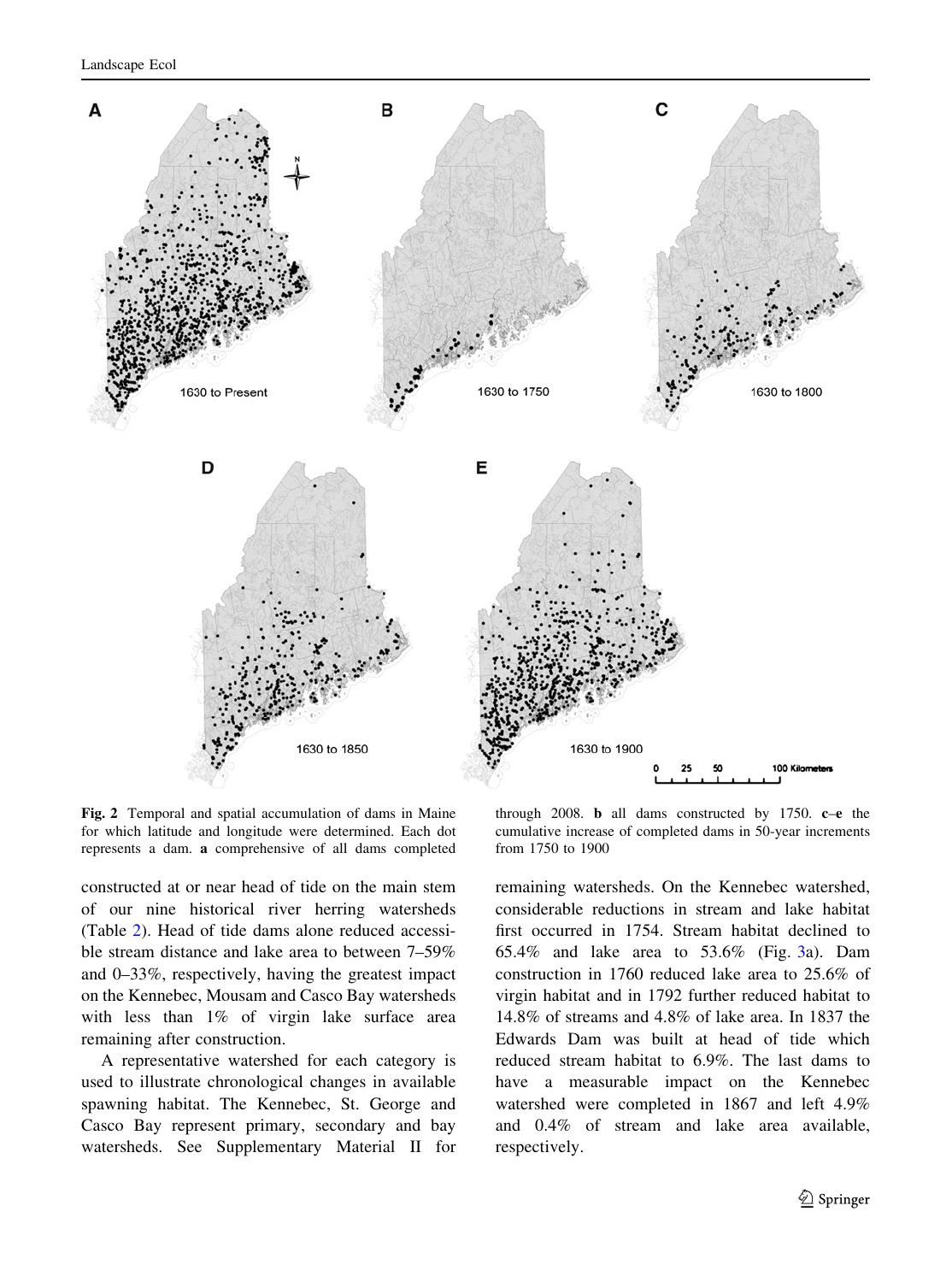| Category | Watershed    | Virgin $SD$ (km) | Virgin LSA $(km^2)$ | Year  | %SD  | $%$ LSA  |
|----------|--------------|------------------|---------------------|-------|------|----------|
| 1        | Androscoggin | 906.2            | 45.9                | 1807  | 14.9 | 4.4      |
|          | Kennebec     | 2392.3           | 197                 | 1837  | 7.3  | 0.5      |
| 1        | Penobscot    | 5332             | 327.7               | 1835  | 18.6 | 8.2      |
| 2        | Mousam       | 183.5            | 10.7                | 1720  | 8.1  | $\theta$ |
| 2        | Sheepscot    | 558              | 19.4                | 1762  | 58.2 | 32.4     |
| 2        | St. George   | 549.2            | 31.7                | 1840s | 20.5 | 6.8      |
| 2        | Union        | 480.9            | 93.2                | 1800  | 21.5 | 5.2      |
| 2        | Dennys       | 230.1            | 30.1                | 1846  | 31.9 | 1.9      |
| 3        | Casco Bay    | 862.1            | 136.1               | 1819  | 20.9 | 0.1      |

<span id="page-7-0"></span>Table 2 Nine focus watersheds with total virgin stream distance (SD) and lake surface area (LSA) in year 1600 for potential accessible river herring habitat, year of head of tide dam construction and percent remaining stream and lake habitat after full obstruction at head of tide<sup>a</sup>

Percent calculated based on presence of head of tide dam only. Habitat loss from other dams built on watersheds previous to above years or below head of tide not considered for this estimate

On the St. George watershed, the first notable reductions in available habitat occurred in 1777 resulting in 82.7% of stream and 72.2% of lake area remaining (Fig. [3](#page-8-0)b). Obstructed at head of tide in 1785, habitat was reduced to 18.9% stream and 4.9% lake area. The last dam to have a measurable impact on accessible spawning habitat was completed in 1867 leaving 13% stream and 0% lake habitat available.

Changes in available spawning habitat in Casco Bay were quite different between streams and lakes. Stream distance decreased 9.5% in fairly regular intervals until 1762 while lake area remained above 99% (Fig. [3](#page-8-0)c). Construction of a main stem dam on the Presumpscot River in 1762 reduced lake habitat to 3% and stream habitat to 57.8%. The Presumpscot River provides access to  $116.4 \text{ km}^2$  Sebago Lake, the principal lake of the Casco Bay watershed. By blocking access to Sebago Lake, the dam obstructed nearly 97% of the watershed lake habitat but only about a third of the accessible stream habitat.

For an overall picture of Maine, the nine analyzed watersheds were combined (Fig. [3d](#page-8-0)). Remaining stream and lake habitat both decreased to below 50% by 1800 and were further reduced to 16.22% and 2.42% by 1900, respectively.

# Discussion

This study provides the first comprehensive temporal and spatial analysis of dam construction as it relates to historical watersheds in Maine and determination of virgin baselines for diadromous river herring habitat. We illustrate the early history of anthropogenic fracturing of northeastern U.S. coastal ecosystems and consequent statewide loss of longitudinal connectivity and diadromous spawning habitat accessibility. From 1634 to 1850 mill dam construction on tributaries and small watersheds reduced Maine's river herring lake habitat by more than 95%. Large dams on primary rivers at head of tide led to a near total loss of accessible habitat by the 1860s. Legacy land use has diminished hydrologic connectivity within and among coastal ecosystems resulting in shifts to ecological form and function that must be recognized and incorporated explicitly into restoration.

Implications for restoration and management

While restoration and trending towards pre-colonial habitat have occurred since the American Civil War (Foster [2002\)](#page-11-0), obstruction of waterways, especially at head of tide, has meant that waterways and diadromous fish are not experiencing the same trend. In light of our results, Atkins' ([1887\)](#page-11-0) underestimated lost habitat by an order of magnitude, and even the dire estimate of 1% remaining at present (Lotze and Milewski [2004](#page-12-0)) fails to identify that this baseline was reached 150 years ago, before industrial pollution and human-induced climate change had become widespread concerns. Historically, alewife migrated 193 km and 322 km inland on the Kennebec and Penobscot Rivers, respectively (Atkins and Foster [1868\)](#page-11-0), but completion of head of tide dams restricted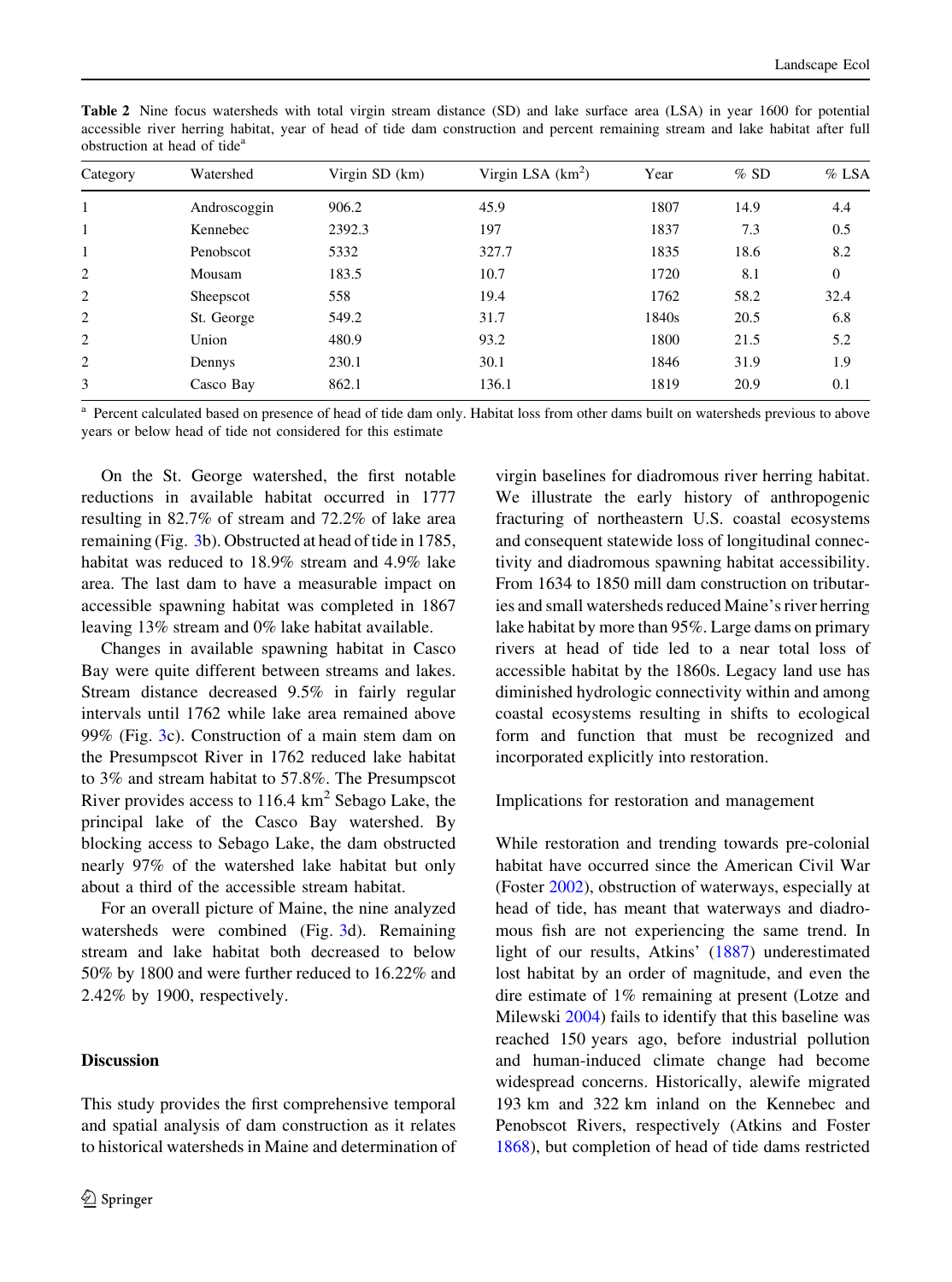<span id="page-8-0"></span>Fig. 3 Percent virgin habitat. Percent stream distance remaining (on left) and percent lake surface area remaining (on right) for representative watersheds of three categories and all nine assessed watersheds combined to represent the state: a primary rivers represented by the Kennebec River, **b** secondary rivers represented by the St. George River, c tertiary bay systems represented by Casco Bay and d state of Maine. Vertical drop down lines in each graph indicate year of dam construction that resulted in a measurable loss of potential spawning habitat



migration to less than 8% and 19% virgin habitat. Penobscot historical alewife catch declined from 1 million individuals in 1867 (Atkins [1887\)](#page-11-0) to 230,283 in 1943 (Maine Department of Marine Resources unpublished data), documenting species decline due to habitat fragmentation and other factors. The extent of habitat loss during the 1800s left little spawning habitat accessible to wild populations along the Maine coast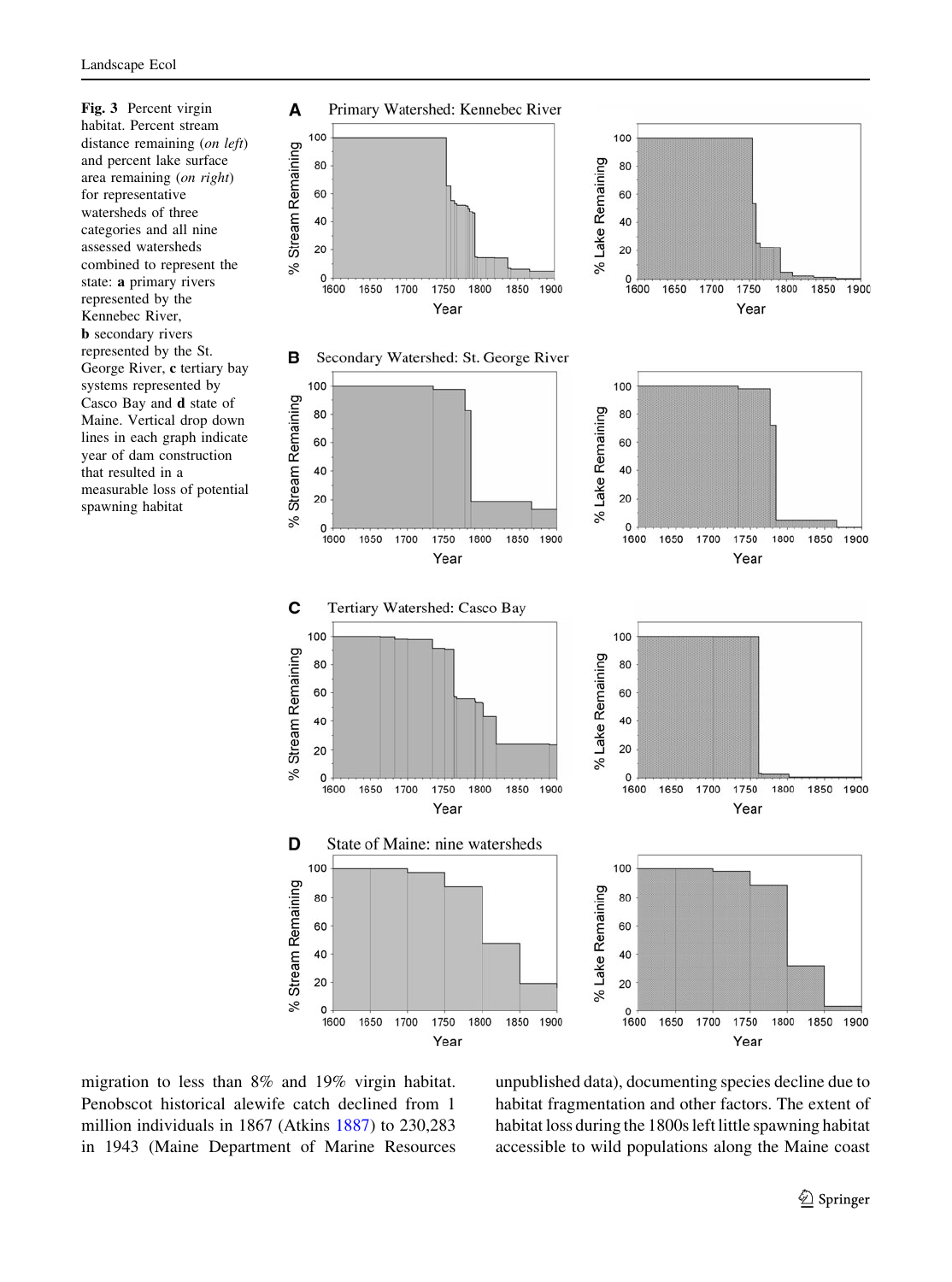with the Damariscotta River serving as the only consistent documented refuge for river herring (Maine Secretary of State [1804–1893\)](#page-12-0). As a result, Damariscotta fish were likely responsible for repopulating other watersheds through straying and restocking efforts as habitat re-opened during the 1900s (Rounsefell and Stringer [1945\)](#page-12-0). Increased population biocomplexity, where population structure includes access to a greater variety of spawning sites, improves species resilience in the face of environmental changes (Hilborn et al. [2003\)](#page-11-0). Genetic and spatial variability of spawning populations would have been reduced from numerous discrete groups to as few as one, potentially endangering the resiliency of the species and possibly contributing to its current depleted status.

Over 100 years before recognition of the dramatic impacts of species loss, and advent of the Endangered Species Act, river herring were already at critically low population levels experiencing habitat conditions linked to genetic bottlenecks. The current IUCN Red List criteria for listing a species as ''vulnerable'' includes a 30% or greater loss of historic Area of Occupancy or Extent of Occurrence (IUCN Standards and Petitions Working Group [2008](#page-11-0)). Our study is far from global and does not conform to regional Red List guidelines' definition of a state or province (IUCN [2003\)](#page-11-0). Yet, if our analysis can be assumed to represent the entire State, continued presence of migration barring dams contributing to 70% or greater loss of accessible habitat per watershed would merit a listing of ''regionally endangered''. Disruption of habitat-use and spawning migrations occurred during colonial development along the entire U.S. Atlantic coast (ASMFC [2009\)](#page-11-0). An IUCN evaluation of river herring in watersheds throughout the greater Gulf of Maine, from Bay of Fundy in the north to Cape Cod in the south, would include numerous extirpated historical runs where the species is "regionally extinct" (IUCN [2003](#page-11-0), p. 10). Subpopulation watershed loss could be the most important conservation parameter on a regional scale. Incorporation of assessments at watershed and subpopulation levels into regional river herring management efforts is critical and should be required.

Fortunately, alewives are ideal candidates for restoration because they rapidly populate reopened spawning habitat within 3–5 years, roughly equivalent to the species age of maturity (Atkins and Foster [1868](#page-11-0); Pardue [1983;](#page-12-0) Lichter et al. [2006\)](#page-12-0). Some progressive state management plans have implemented individual watershed restoration programs (Brown et al. [2008](#page-11-0); MDMR [2008;](#page-12-0) Brady [2009\)](#page-11-0) and currently there are numerous efforts in Maine to restore stream connectivity and diadromous fish habitat access through fish passage construction, dam removal and stocking with varying success. Fish passage over the head of tide Brunswick Dam in 1981 provided access to 53.8% of historical lake habitat for the Androscoggin watershed (Brown et al. [2008\)](#page-11-0). Removal of the head of tide Edwards Dam in 1999, without unblocking additional upstream dams, allowed access to only 1% of potential lake habitat within the Kennebec watershed (MDMR [2008\)](#page-12-0). Yet, removal of Fort Halifax Dam in 2008 at the mouth of the Sebasticook River provided access to 45% of the original lake habitat. Opening of these two dams potentially provided access to 46% of the Kennebec watershed's virgin lake habitat. Finally, planned removal of the main stem Great Works and Veazie Dams on the Penobscot would restore 37% of the Penobscot watershed's historical lake habitat (MBSRFH [2007](#page-12-0); MDEP [2009\)](#page-12-0), which with the already accessible Orland River would make 42% of historic lake habitat available. We propose that habitat is the best indicator of restoration success and efforts to reopen historical spawning habitat and apply management per watershed, in addition to larger coastal regions, is an important step towards restoring Gulf of Maine river herring.

#### Landscape and ecosystem impacts

Understanding the consequences of diadromous species' loss of access to spawning habitat is relatively straightforward compared to assessing their contribution to Gulf of Maine ecosystems, including as a nutrient vector between freshwater and marine environments. Extensive research on anadromous and semelparous (death after single spawning) Pacific salmon (Oncorhynchus spp.) has shown significant transport of marine derived nutrients to freshwater spawning sites and incorporation into aquatic and terrestrial food webs (Kline et al. [1990](#page-11-0); Bilby et al. [1996;](#page-11-0) Schindler et al. [2003\)](#page-12-0). River herring along the Atlantic coast could be equally important but differ from Pacific salmon by not providing as substantial an influx of nutrients through mortality. However, by returning to the marine environment multiple times, iteroparous river herring provide repeated exchange between fresh and marine aquatic systems. Short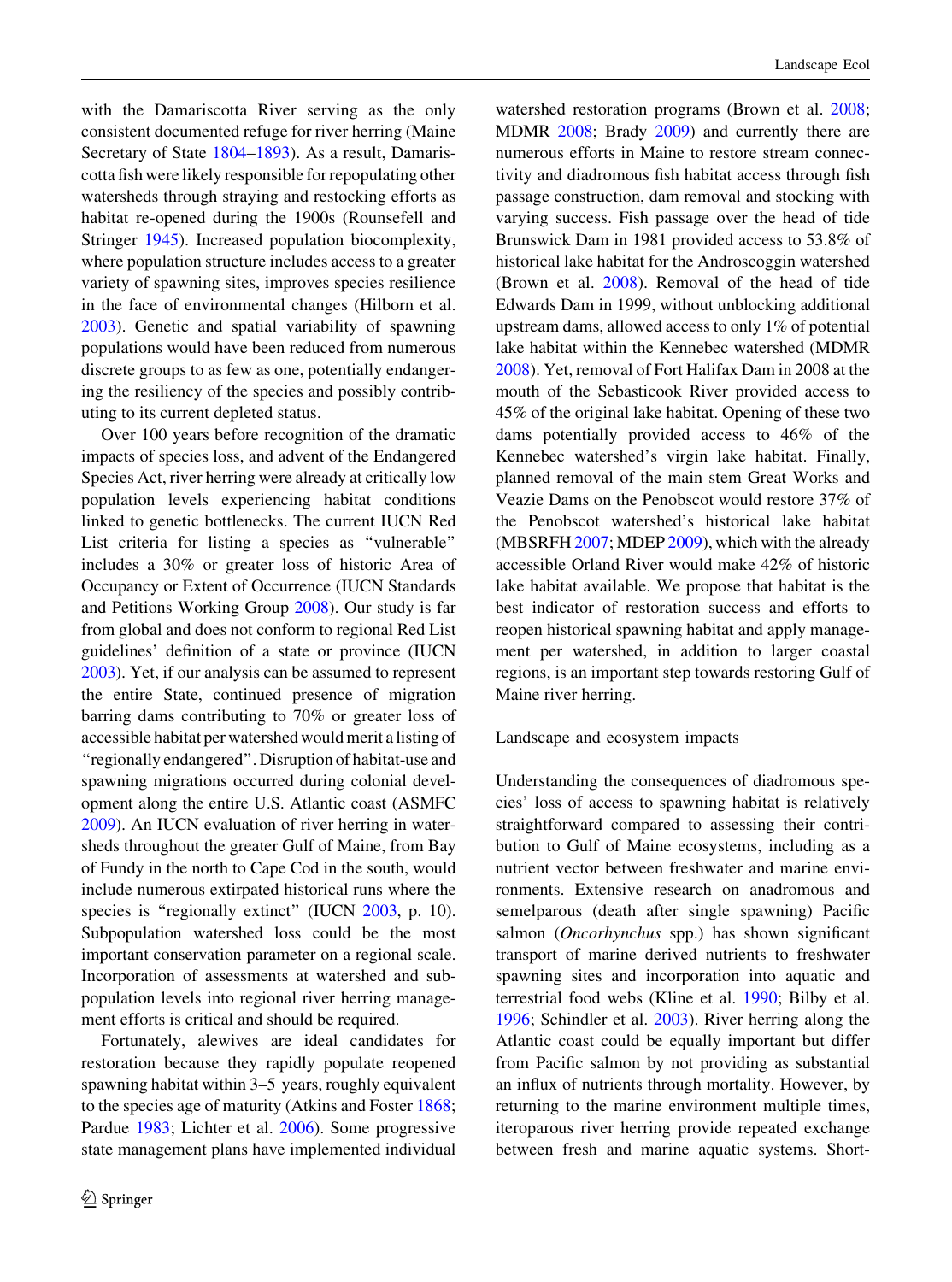<span id="page-10-0"></span>term research on small watersheds shows evidence of marine derived nutrient incorporation into freshwater ecosystems (MacAvoy et al. [2000;](#page-12-0) Walters et al. [2009\)](#page-12-0). Long-term studies of river herring reintroduction and nutrient transport are needed to understand greater ecosystem impacts (Schindler et al. [2003](#page-12-0)).

Small-scale natural and human induced change to watershed morphology was not accounted for in our four-century analysis. To assess large-scale obstruction, we assumed stream distance and lake area remained consistent with values obtained from MEGIS [\(2004](#page-12-0)). As mentioned in the introduction, long-term presence of dams seriously affects water body characteristics and biological habitat availability (Poff and Hart [2002;](#page-12-0) Wu et al. [2004](#page-12-0); Walter and Merritts [2008](#page-12-0)). Accurate estimates of these changes are difficult to obtain (Petts [1989;](#page-12-0) Poff et al. [1997\)](#page-12-0) and require quantitative analyses of historical maps and sediment profiles to determine river width, depth and lake surface area over time. Also, small-scale natural (i.e: beaver dams) and human induced (i.e: road culverts) fragmentation was not assessed here. Inclusion of this work is necessary to improve understanding and management of localized landscape changes.

We have focused on the long-term destruction of river herring habitat. Substantial impacts on other diadromous species, including salmon, American eel (Anguilla rostrata) and shad, and their contributions to freshwater and coastal ecosystems were not considered. Consideration of all species implies a devastating loss of diadromous biomass from coastal food webs, as suggested for over 100 years (Baird [1872](#page-11-0); Ames 2004). While trophically important river herring also potentially provide prey buffering for juvenile salmon from fish and bird predators (Fay [2003\)](#page-11-0), restoration efforts have suffered because of perceived competition with sport fisheries (Willis [2006\)](#page-12-0). Further, river herring as bycatch in marine fisheries such as Atlantic herring (Clupea harengus) is increasingly considered an impediment to successful restoration (Kritzer and Black [2007](#page-12-0)). Thus, recovery of one species does not occur in a vacuum.

While diadromous fish are impacted by obstructions to a greater degree than potamodromous species (Cote et al. [2009\)](#page-11-0), fragmentation of rivers, isolation of lake and stream habitat, rapid increase of impoundments combined with deforestation and other land-use changes that accompanied dams, have altered landscape ecology and affected all species (Foster et al.

[2003\)](#page-11-0). Fragmentation, land clearance and conversion to pasture land co-occurred with mill development. Thus, the documentation of damming is an indicator of regional changes to the landscape, including loss of foundation species (Ellison et al. [2005\)](#page-11-0), shifts in species and habitats, nutrient composition, soil and sediment structure, presence of woody debris and overall flora and fauna (Foster et al. [2003\)](#page-11-0). When the scale of alteration is considered (Walter and Merritts [2008\)](#page-12-0) in relation to hydrologic connectivity and the relative strengths and directionality of hierarchal processes (Poole [2002](#page-12-0)), a dramatic shift from habitat continuum to discontinuum, not only within stream networks, but across the freshwater-oceanic boundary, has occurred. Further, punctuated discontinuities across the landscape together with homogenization of forests at the regional scale (Foster et al. [1998\)](#page-11-0) have shifted the biotic structure and nutrient flux of Maine's ecosystems. Today, the terrestrial, riverine and marine landscape of Maine favors shorter-lived rapid growing species compared to pre-colonial ecosystems (Foster et al. [2002\)](#page-11-0). A systematic and comprehensive plan is required to determine minimum habitat connectivity and species restoration targets, with multi-level involvement from individual watersheds to coast-wide management. Finally, by comparing current watershed restoration results to baseline habitat and productivity estimates we can determine the effectiveness of proposed actions towards regaining ecological connectivity after centuries of watershed obstruction.

Acknowledgments This work has benefited from conversations with Robert M. Cerrato, William Leavenworth, Karen Alexander, Theodore Willis, Michele Dionne, Gail Wippelhauser and Tom Squiers. We are indebted to the staff of The Maine Historical Society, The Maine State Archives, The Fogler Library Special Collections at the University of Maine Orono, and The Bangor Public Library Local History/Special Collections. We would like to thank J Wu, G Poole, D Cote and 1 anonymous reviewer for comments that improved this manuscript. We also thank undergraduate researchers Jaime Wright and Veronica Scorcia. This research was funded by a 2007 Mia J. Tegner Memorial Research Grant in Marine Historical Ecology and Environmental History (awarded to Adrian Jordaan) and NOAA award NA07NMF4550320.

#### References

Ames EP (2004) Atlantic Cod stock structure in the Gulf of Maine. Fisheries 29:10–28

Anonymous (1798) Legislature of Massachusetts. The Eastern Herald and Gazette of Maine [Portland] 26 March, 1798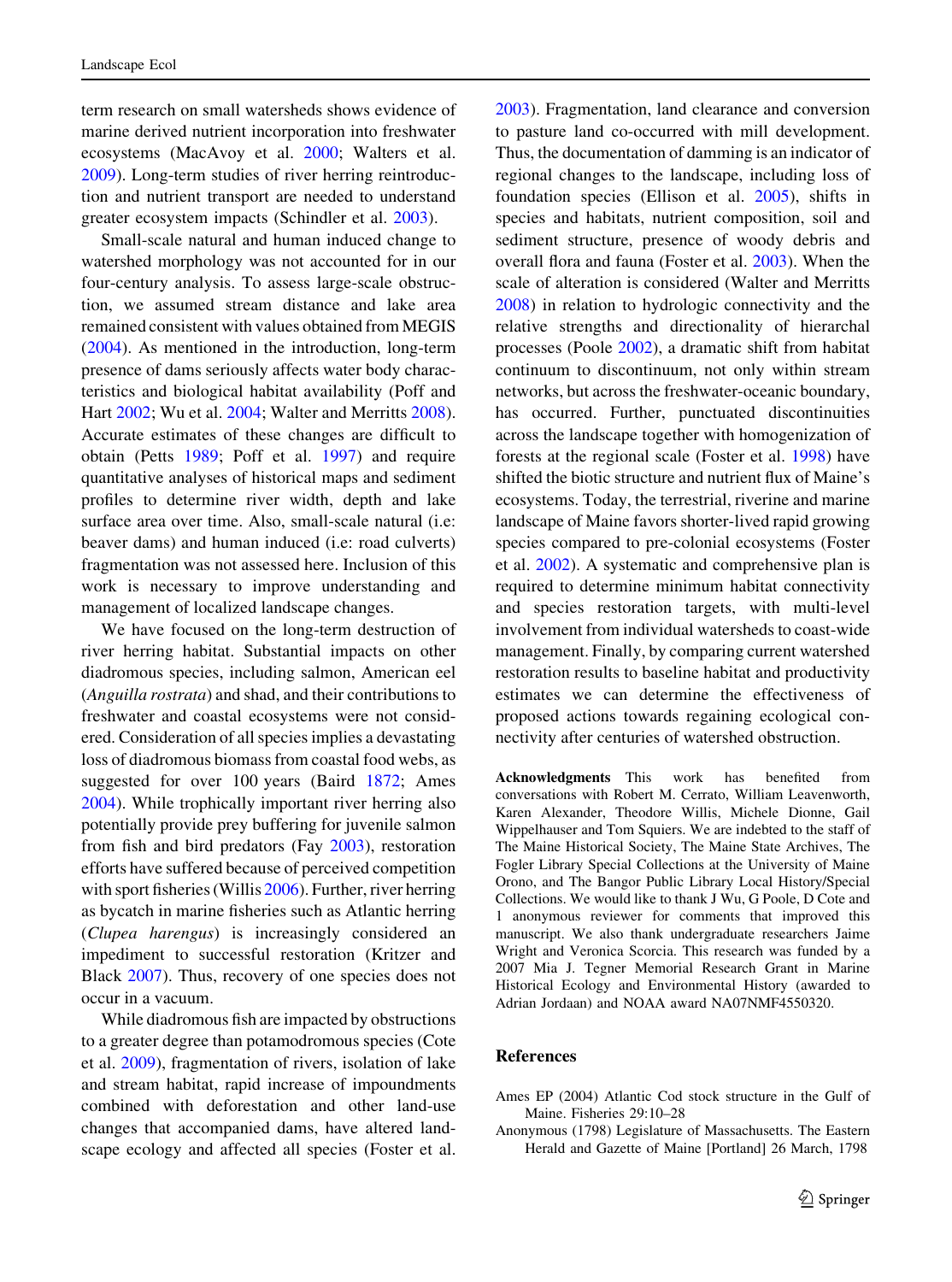- <span id="page-11-0"></span>ASMFC (2009) Amendment 2 to the Interstate Fishery Plan for shad and river herring (river herring management). Atlantic States Marine Fisheries Commission
- Atkins CG (1887) The river fisheries of Maine. In: Goode BG (ed) The fisheries and fishery industries of the United States, Section V, vol. 1, pp 673–728
- Atkins CG, Foster N (1868) First Report of the Commissioners of Fisheries of the State of Maine, 1867. Owen and Nash, Printers to the State, Augusta, ME
- Atkins CG, Foster N (1869) Second Report of the Commissioners of Fisheries of the State of Maine, 1868. Owen and Nash, Printers to the State, Augusta, ME
- Atkins CG, Stillwell EM (1874) Obstructions to the upward movement of fishes in streams, and the remedy In: US Commission of Fish and Fisheries, Part II, Report of the Commissioner for 1872 and 1873. Appendix E; Sections XXIII and XXIV. Government Printing Office, Washington, DC, pp 589–621
- Baird ST (1872) Letter to Maine Commissioner of Fisheries on the diminution of the supply of food-fishes. In: Atkins CG (ed) 1872 Sixth Report of the Commissioners of Fisheries of the State of Maine, 1872. Owen and Nash, Augusta, ME, pp 7–10
- Baird ST (1883) US Commission of Fish and Fisheries Report of the Commissioner for 1883. Government Printing Office, Washington, DC
- Bigelow HB, Schroeder WC (1953) Fishes of the Gulf of Maine. US Fish and Wildlife Service Fishery Bulletin #74, vol 53. US Government Printing Office, Washington, DC, 577 pp
- Bilby RE, Fransen BR, Bisson PA (1996) Incorporation of nitrogen and carbon from spawning coho salmon into the trophic system of small streams: evidence from stable isotopes. Can J Fish Aquat Sci 53:164–173
- Brady PD (2009) Marine fisheries to work with local river herring officials on sustainable management of Massachusetts River Herring. DMF News 30: 9. Massachusetts Department of Marine Fisheries, Boston, MA
- Brown ME, Maclaine JE, Flagg L (2008) Anadromous fish restoration in the Androscoggin River Watershed. 2007 report on the operation of the Brunswick fishway. FERC #2284, Maine Dept of Marine Resources. PL 89-304, 28 pp
- Clark CE (1970) The Eastern Frontier: the settlement of Northern New England 1610–1713. Alfred A Knopf, New York, 419 pp
- Cote D, Kehler DG, Bourne C, Wiersma YF (2009) A new measure of longitudinal connectivity for stream networks. Landscape Ecol 24:101–113
- Dynesius M, Nilsson C (1994) Fragmentation and flow regulation of river systems in the Northern third of the World. Science 266(5186):753–762
- Ellison AM, Bank MS, Clinton BD, Colburn EA, Elliott K, Ford CR, Foster DR, Kloeppel BD, Knoepp JD, Lovett GM, Mohan J, Orwig DA, Rodenhouse NL, Sobczak WV, Stinson KA, Stone JK, Swan CM, Thompson J, Von Holle B, Webster JR (2005) Loss of foundation species: consequences for the structure and dynamics of forested ecosystems. Front Ecol Environ 3(9):479–486
- Emery E (1901) In: Emery WM (ed) The history of Sanford Maine 1661–1900. Fall River, ME, 537 pp
- Fay C (2003) Biological and ecological role of alewives. Maine Rivers annual conference 2003, September 27–28, 2003 Indian Island, ME
- Federal Register (2006) Vol 71, No 200/Tuesday, October 17, 2006/Notices, pp 61022–61025
- Foster DR (2002) Thoreau's country: a historical-ecological perspective to conservation in the New England landscape. J Biogeogr 29:1537–1555
- Foster DR, Motzkin G, Slater B (1998) Land-use history as long-term broad-scale disturbance: regional forest dynamics in central New England. Ecosystems 1:96–119
- Foster DR, Motzkin G, Bernardos D, Cardoza J (2002) Wildlife dynamics in the changing New England landscape. J Biogeogr 29:1337–1357
- Foster DR, Swanson FJ, Aber JD, Burke I, Brokaw N, Tilman D, Knapp A (2003) The importance of land-use legacies to ecology and conservation. Bioscience 53:77–88
- Graham J, Engle S, Recchia M (2002) Local knowledge and local stocks: an atlas of groundfish spawning in the Bay of Fundy. The Centre for Community-based Management, Extension Dept., St. Francis Xavier University, Antigonish, NS, Canada
- Greenleaf M (1829) A survey of the State of Maine: In: Reference to its geographical features, statistics and political economy. Shirley and Hyde, 460 pp
- Haila Y (2002) A conceptual genealogy of fragmentation research: from island biogeography to landscape ecology. Ecol Appl 12(2):321–334
- Hilborn R, Quinn TP, Schindler DE, Rogers DE (2003) Biocomplexity and fisheries sustainability. Proc Natl Acad Sci 100:6564–6568
- Humphries P, Winemiller KO (2009) Historical impacts on river fauna, shifting baselines, and challenges for restoration. Bioscience 59(8):673–684
- IUCN (2003) Guidelines for application of IUCN Red List criteria at regional levels: version 3.0. IUCN Species Survival Commission. IUCN, Gland, Switzerland and Cambridge, UK, ii  $+26$  pp
- IUCN Standards and Petitions Working Group (2008) Guidelines for using the IUCN Red List categories and criteria. Version 7.0. Prepared by the Standards and Petitions Working Group of the IUCN SSC Biodiversity Assessments Sub-Committee in August 2008. Downloadable from [http://intranet.iucn.org/webfiles/doc/SSC/RedList/](http://intranet.iucn.org/webfiles/doc/SSC/RedList/RedListGuidelines.pdf) [RedListGuidelines.pdf](http://intranet.iucn.org/webfiles/doc/SSC/RedList/RedListGuidelines.pdf)
- Jackson JBC (2008) Ecological extinction and evolution in the brave new ocean. Proc Natl Acad Sci 105(Suppl 1): 11458–11465
- Jackson JBC, Kirby M, Berger W, Bjorndal KA, Botsford L, Bourque BJ, Bradbury RH, Cooke RG, Erlandson J, Estes JA, Hughes TP, Kidwell S, Lange C, Lenihan H, Pandolfi JM, Peterson C, Steneck R, Tegner MJ, Warner RR (2001) Historical overfishing and the collapse of coastal ecosystems. Science 293:629–638
- Judd RW (1997) Common lands, common people. Harvard University Press, Cambridge, MA, 335 pp
- Kline TC, Goering JJ, Mathisen OA, Poe PH, Parker PL (1990) Recycling of elements transported upstream by runs of Pacific salmon I  $\partial^{15}N$  and  $\partial^{13}C$  evidence in Sashin Creek, southeastern Alaska. Can J Fish Aquat Sci 47:136–144